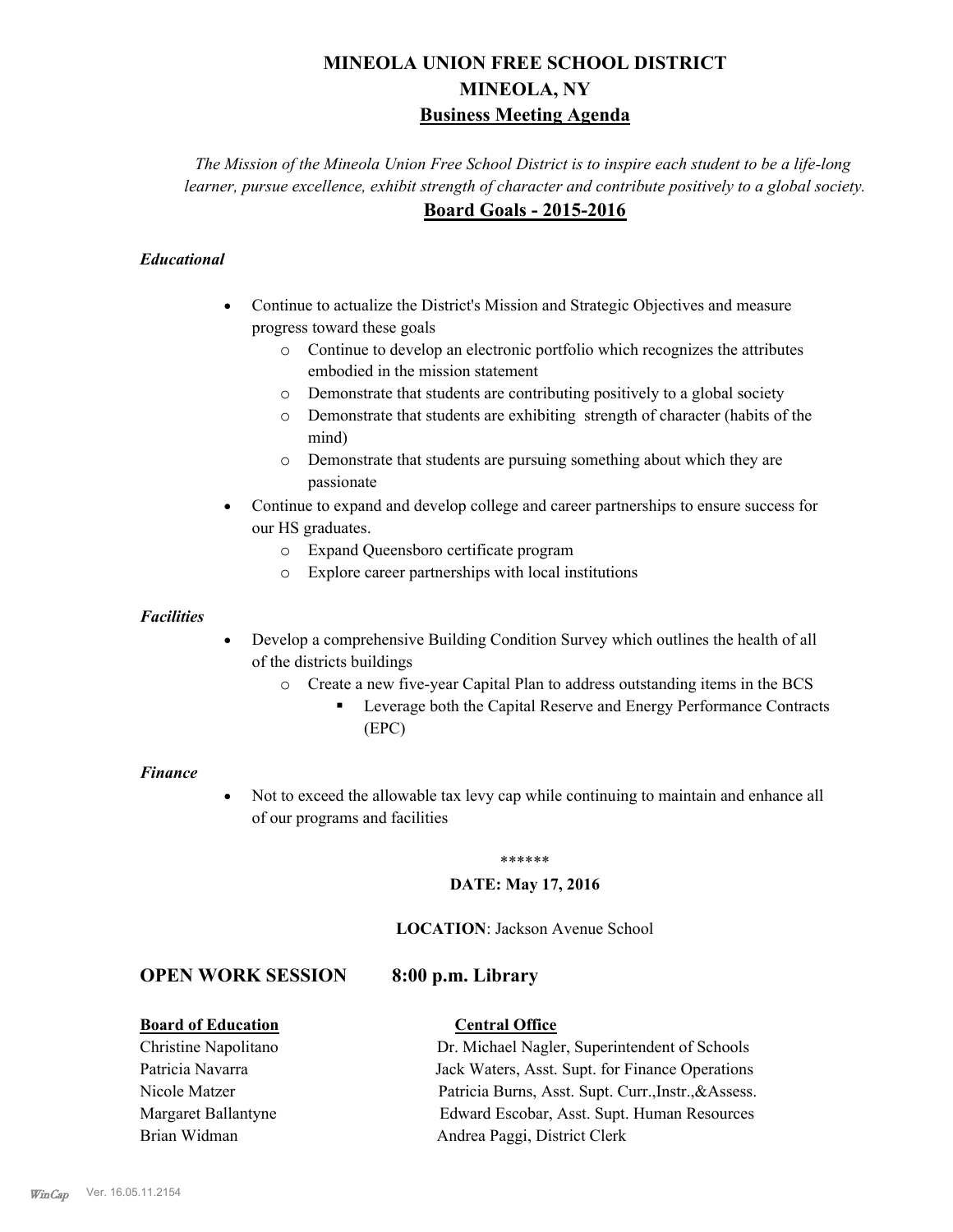**A. Call to Order B. Pledge of Allegiance C. Reading of Mission D. Moment of Silent Meditation**

**E. Dais & Visitor Introductions**

**F. High School Student Organization Report**

**G. BOE Reports**

**a. Comments from Board Trustees**

**b. Comments from Board President**

**c. Comments from Superintendent**

**H. Old Business**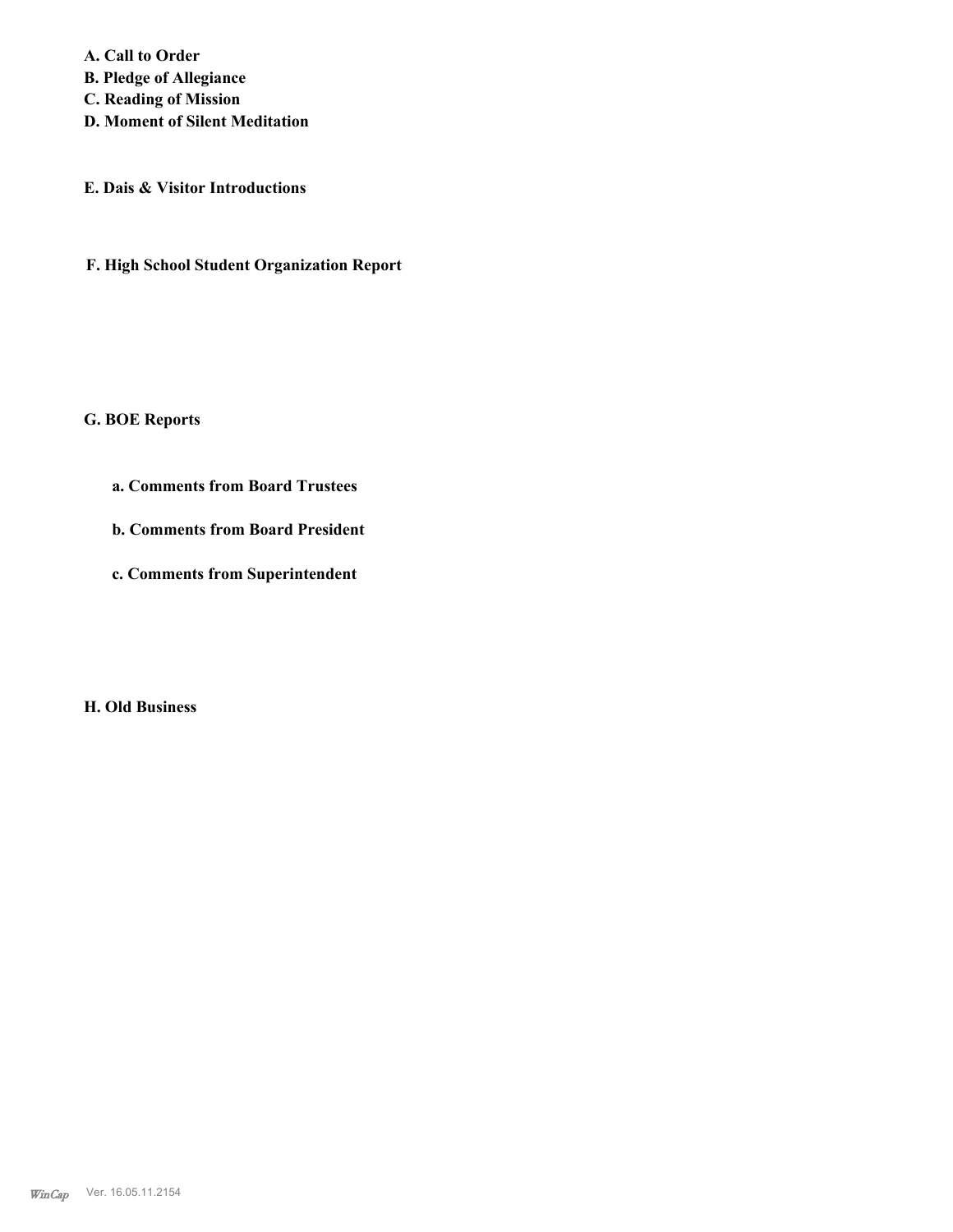#### **Policy- Second Reading and Adoption of Revised Board Policies**

**RESOLUTION # 74 - BE IT RESOLVED** that the Board of Education of the Mineola UFSD waives the second formal reading of the following Revised Board Policies due to their availability on the information table and moves their adoption:

Policy # 1650- Submission of questions and Propositions at the Annual Meeting and Election and Special District Meeting

- Policy # 3420- Non-Discrimination and Anti-harassment in the School District
- Policy # 5220- District Investments
- Policy # 5630- Facilities: Inspection, Operation & Maintenance
- Policy # 5661- Wellness
- Policy # 5674- Data Networks and Security Access
- Policy # 5675- Student Grading Information Systems
- Policy # 6110- Code of Ethics
- Policy # 6120- Equal Employment Opportunity
- Policy # 6121- Sexual Harassment of District Personnel
- Policy # 6122- Employee Grievances
- Policy # 6130- Evaluation of Personnel
- Policy # 6161- Conference/ Travel Expense Reimbursement
- Policy # 6215- Probation and Tenure
- Policy # 6216- Disciplining of a Tenured Teacher or Certified Personnel
- Policy # 7121- Diagnostic Screening of Students
- Policy # 7130- Entitlement to Attend
- Policy # 7131- Education of Homeless Children and Youth
- Policy # 7132- Non-Resident Students
- Policy # 7210- Student Evaluation, Promotion and Placement
- Policy # 7220- Graduation Requirements/Early Graduation/Accelerated Programs
- Policy # 7222- Diplomas and/or Credential Options for Students with Disabilities
- Policy # 7240- Student Records: Access and Challenge
- Policy # 7320- Alcohol, Tobacco, Drugs and Other Substances (Students)
- Policy # 7420- Sports and Athletic Program
- Policy # 7530- Child Abuse and Maltreatment
- Policy # 7550- Dignity for All Students
- Policy # 7551- Sexual Harassment of Students
- Policy # 7650- Identification and Register of Children with Disabilities (Child Find)
- Policy # 8130- Equal Educational Opportunities
- Policy # 8211- Prevention Instruction
- Policy # 8280- Instruction for English Language Learners

| <b>Motion:</b><br>Second: |     |  |
|---------------------------|-----|--|
| Yes:                      | No: |  |
|                           |     |  |
|                           |     |  |
|                           |     |  |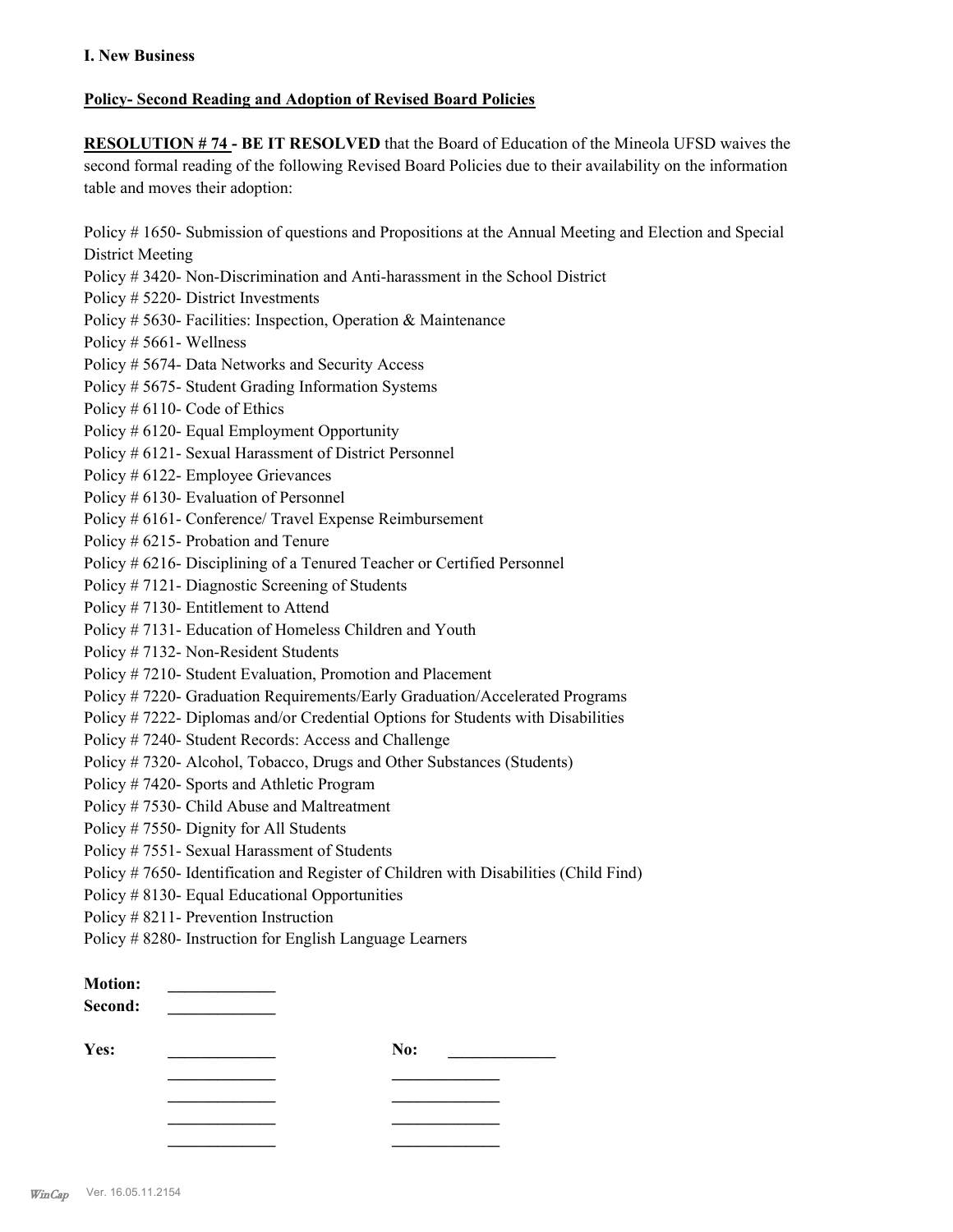**Passed: \_\_\_\_\_\_\_\_\_\_\_\_\_**

### **Receipt of Internal Auditor's Agreed Upon Procedure Report**

**RESOLUTION # 75 - BE IT RESOLVED** that the Board of Education of the Mineola UFSD hereby acknowledges receipt of the Internal Auditors Agreed Upon Procedures Report previously reviewed by the Audit Committee.

| <b>Motion:</b><br>Second: |     |  |
|---------------------------|-----|--|
| Yes:                      | No: |  |
|                           |     |  |
|                           |     |  |
|                           |     |  |
|                           |     |  |
| Passed:                   |     |  |

### **Receipt of Internal Auditor's Risk Assessment Report**

**RESOLUTION # 76 - BE IT RESOLVED** that the Board of Education of the Mineola UFSD hereby acknowledges receipt of the Internal Auditors District's Risk Assessment Report previously reviewed by the Audit Committee.

| <b>Motion:</b><br>Second: |     |
|---------------------------|-----|
| Yes:                      | No: |
|                           |     |
|                           |     |
|                           |     |
|                           |     |
| Passed:                   |     |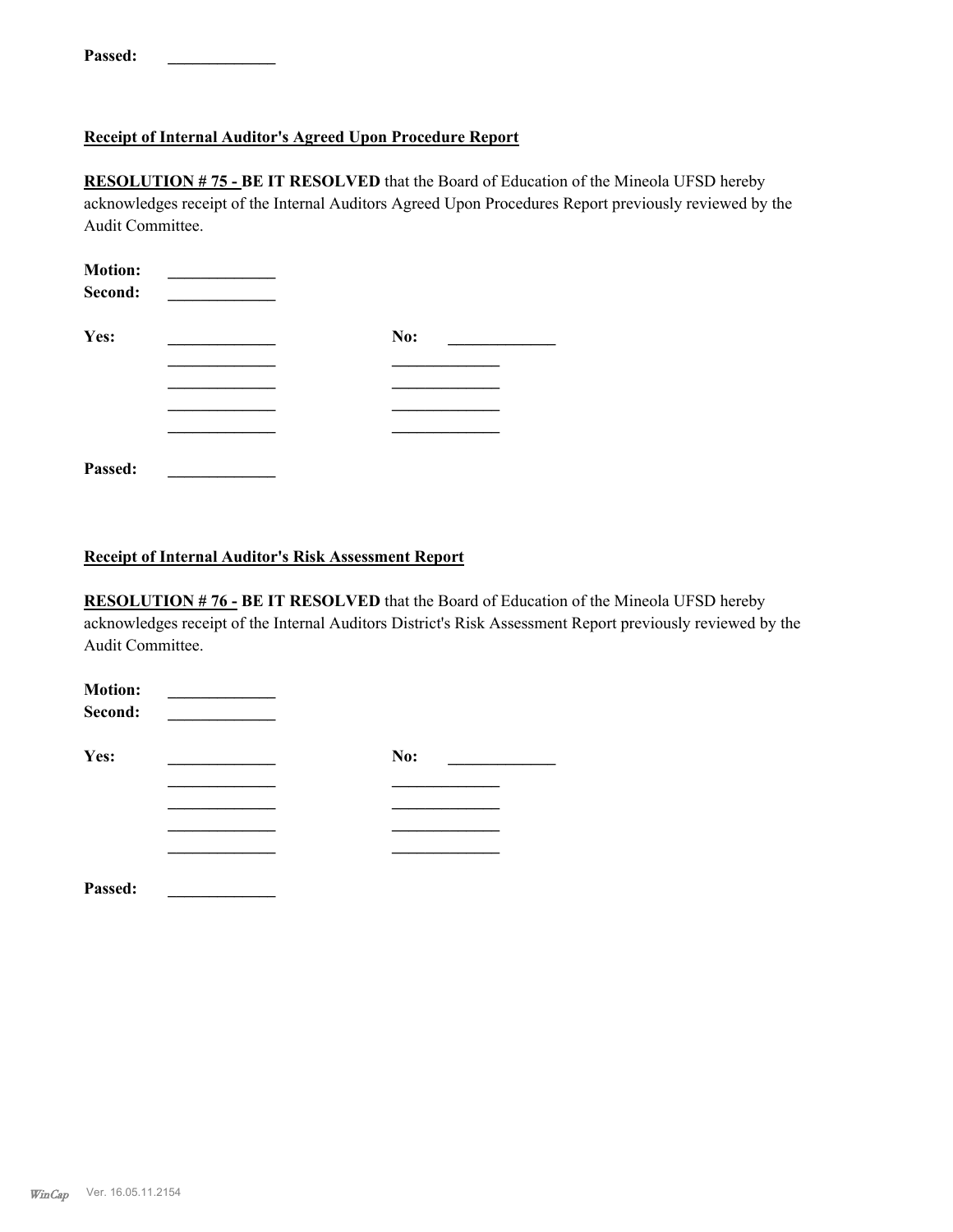#### **J. Consensus Agenda**

**RESOLUTION # 77 - BE IT RESOLVED** that the Board of Education approves the consensus agenda items J.1.a. through J.7.b., as presented.

| <b>Motion:</b><br>Second: |     |
|---------------------------|-----|
| Yes:                      | No: |
|                           |     |
|                           |     |
|                           |     |
|                           |     |
| Passed:                   |     |

#### 1. **Accepting of Minutes**

That the Board of Education accepts the minutes of the May 5, 2016 Budget Hearing/Workshop Meeting as presented. a.

#### 2. **Instruction**

- a. Appointments Instruction
- That the Board of Education approves the appointment of Carina Waldman, to the position of Psychologist with Bilingual Education Extension, effective September 1, 2016. Salary:: MA+60, Step 6, \$93,550.00. Probationary Period: September 1, 2016 to August 31, 2019. 1.
- That the Board of Education approves the appointment of Michelle Martins, to the position of Speech Teacher, effective September 1, 2016. Salary: MA, Step 1, \$68,282. Probationary Period: September 1, 2016 to August 31, 2020. 2.

#### Appointment(s) Sub Teacher per diem b.

That the Board of Education accepts the following individual(s) as Per Diem Substitute Teacher(s) for the current school year, at a daily rate of  $$100$  days  $0-10$ ,  $$110$  days  $11-20$ ,  $$120$  days  $21-30$ , \$130 day 31+; and retirees at a daily rate of \$125.00 per day, \$130 per day after 30 days.:

| EMPLOYEE NAME   | <b>EMPLOYEE CERTIFICATION</b>      |
|-----------------|------------------------------------|
| Angela Cipriano | Childhood Ed $(1-6)$ , SWD $(1-6)$ |

#### Appointment(S) Summer Special Education That the Board of Education approves the following staff members for the Summer Special Education Program c. POSITION EMPLOYEE NAME STEP STIPEND<br>Teacher Frica Derlath 1 \$58.14 per 1 Teacher Erica Derlath 1 \$58.14 per hour

|    | T Cachci | ыка ренаш        |                      | $QU(1)$ and $QU(1)$ |
|----|----------|------------------|----------------------|---------------------|
|    | Teacher  | Stephen Mitchell | $\blacktriangleleft$ | $$68.31$ per hour   |
|    | Teacher  | Kathryn Haberman | $\blacktriangleleft$ | $$68.31$ per hour   |
| 4. | Teacher  | Andrew Smith     |                      | $$68.31$ per hour   |
| 5. | Teacher  | Stephanie Kelly  |                      | $$58.14$ per hour   |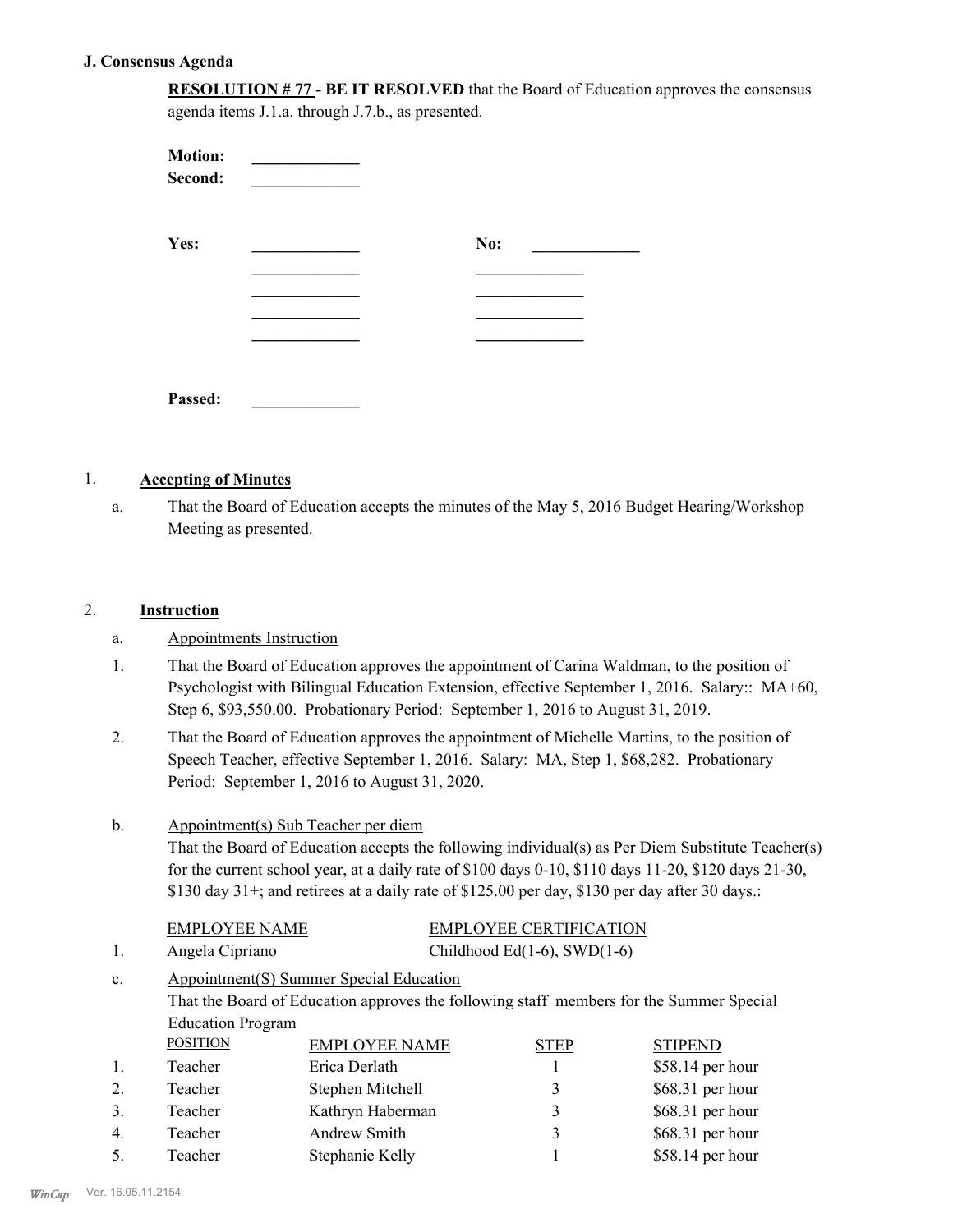|     | <b>POSITION</b> | <b>EMPLOYEE NAME</b> | <b>STEP</b> | <b>STIPEND</b>    |
|-----|-----------------|----------------------|-------------|-------------------|
| 6.  | Teacher         | Jillian Vento        | 3           | \$68.31 per hour  |
| 7.  | Teacher         | Greg Greer           | 3           | $$68.31$ per hour |
| 8.  | Teacher         | Lauren Siemann       | 1           | \$58.14 per hour  |
| 9.  | Teacher         | Bruce M. Vatske      | 3           | \$68.31 per hour  |
| 10. | Teacher         | Jamie E. Ackerman    | 1           | \$58.14 per hour  |
| 11. | Teacher         | <b>Emily Mooney</b>  |             | \$58.14 per hour  |
| 12. | Teacher         | Joan Eisele-Cooper   | 3           | $$68.31$ per hour |
| 13. | Speech Teacher  | Erica Perez-Flowers  | 3           | \$68.31 per hour  |
| 14. | Speech Teacher  | Daniela Cavalieri    | 1           | \$0.00 per hour   |
| 15. | Speech Teacher  | Lauren Reiff         | 3           | $$68.31$ per hour |
| 16. | Speech Teacher  | Diane Rodocker       | 3           | \$68.31 per hour  |
| 17. | Occ. Therapist  | Vasilis Nomikos      | 3           | $$68.31$ per hour |
| 18. | Occ. Therapist  | Maureen Mekeel       | 3           | $$68.31$ per hour |
| 19. | Occ. Therapist  | Tara Lynch           | 3           | $$68.31$ per hour |
| 20. | Psychologist    | Manuel A. Romero     | 3           | \$68.31 per hour  |
| 21. | Sub Teacher     | Alyssa V. Puccio     | 2           | \$63.19 per hour  |
| 22. | Sub Teacher     | Daniel McAree        |             | \$58.14 per hour  |

## 3. **Instruction: Contracted**

a. That the Board of Education approves the Annual Related Services Agreement between the Mineola UFSD and Gayle E. Kligman Therapeutic Resources for the 2016- 2017 school year.

b. That the Board of Education approves the license agreement between the Mineola UFSD and the SCOPE Education Services for the PSAT/SAT Preparatory Program for the 2016- 2017 school year.

#### 4. **Instruction: Other**

a. That the Board of Education approve the following positions for the self-funded 2016 Summer Music Program:

- -5 Music Teachers
- -1 Dance Teacher
- -2 Drama Teachers
- -2 Student Workers

#### 5. **Civil Service**

- a. Resignation(s)
- That the Board of Education accept the resignation of Maria Cunha, Lunch Aide at Jackson Avenue School, effective May 16, 2016. 1.
- b. Section 211
- That the Board of Education approve the authorization for the Superintendent of Schools to sign the waiver of a Section 211 for James G. Gallagher, Bus Driver, in order for him to continue to work for the Mineola UFSD for the period of November 1, 2016 through December 31, 2016. 1.
- That the Board of Education approve the authorization for the Superintendent of Schools to sign the waiver of a Section 211 for Anthony C. Reid, Bus Driver, in order for him to continue to work for the Mineola UFSD during the period of January 1, 2014 through February 29, 2016. 2.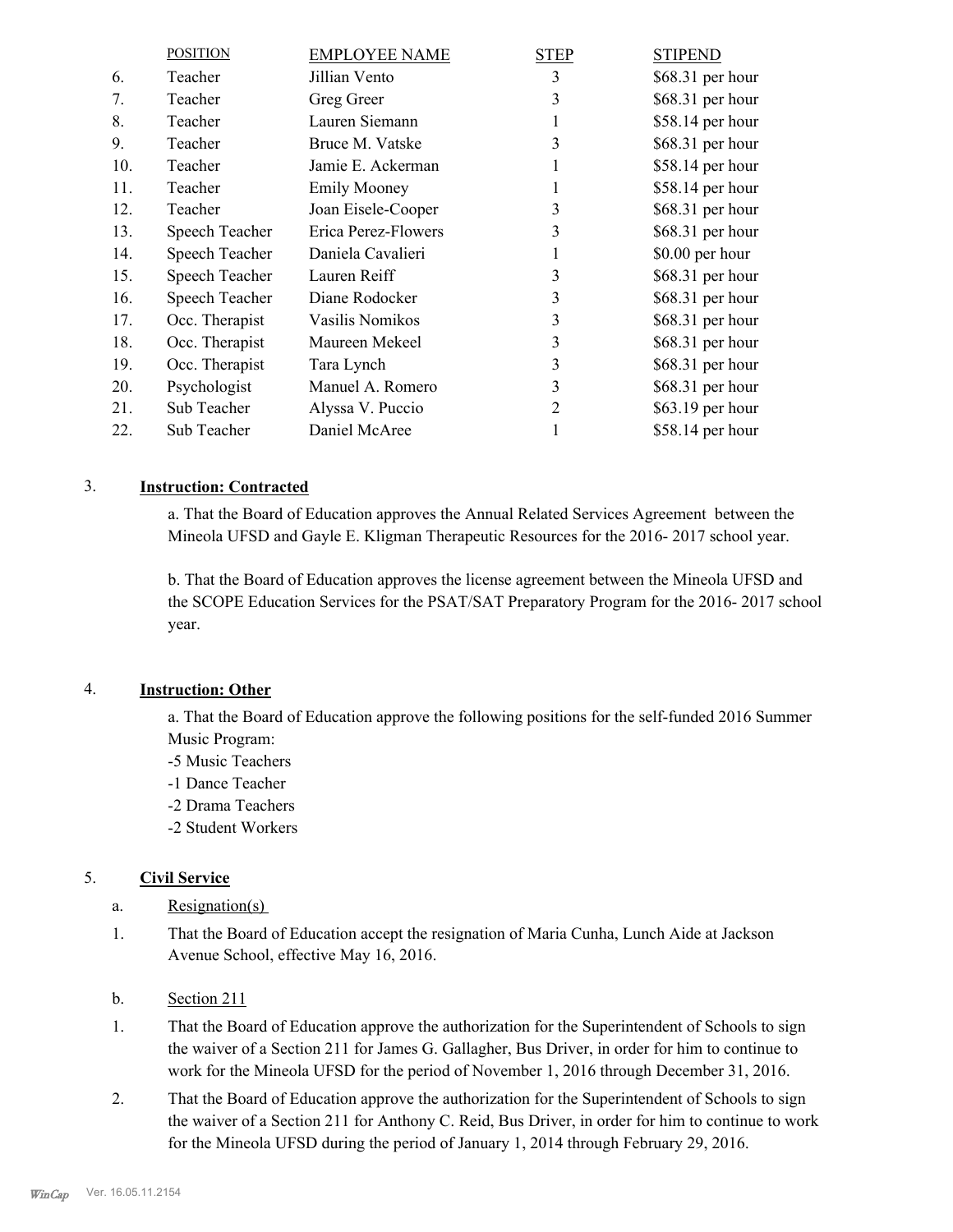Appointment(S) Summer Special Ed Teacher Aides c.

That the Board of Education approves the following staff members for the Summer Special Education Program:

|                | <b>POSITION</b>           | <b>EMPLOYEE NAME</b>                                                                           | <b>SALARY</b> | <b>EFFECTIVE</b> |
|----------------|---------------------------|------------------------------------------------------------------------------------------------|---------------|------------------|
| 1.             | Teacher Aide              | Gladys Cuzco                                                                                   | \$29.30       | 07/05/2016       |
| 2.             | Teacher Aide              | Diane Ricciardi                                                                                | \$17.57       | 07/05/2016       |
| 3 <sub>1</sub> | Teacher Aide              | Marianne Wachter                                                                               | \$21.35       | 07/05/2016       |
| 4.             | Teacher Aide              | Melanie Reif                                                                                   | \$24.75       | 07/05/2016       |
| 5.             | Teacher Aide              | Angela. Hagan                                                                                  | \$20.54       | 07/05/2016       |
| 6.             | Teacher Aide              | Rosina Sarno                                                                                   | \$23.86       | 07/05/2016       |
| 7.             | Teacher Aide              | Lorena Romano                                                                                  | \$27.89       | 07/05/2016       |
| 8.             | Teacher Aide              | Nancy Gessner                                                                                  | \$21.38       | 07/05/2016       |
| 9.             | Teacher Aide              | Kathy Polumbo                                                                                  | \$21.99       | 07/05/2016       |
| 10.            | Teacher Aide              | Marie Sallie                                                                                   | \$32.02       | 07/05/2016       |
| 11.            | Teacher Aide              | Marilyn Pisano                                                                                 | \$29.30       | 07/05/2016       |
| 12.            | Teacher Aide              | Carla Attard                                                                                   | \$21.38       | 07/05/2016       |
| 13.            | Teacher Aide              | Janine Miller                                                                                  | \$14.37       | 07/05/2016       |
| 14.            | Teacher Aide              | Barbara Miller                                                                                 | \$29.30       | 07/05/2016       |
| 15.            | Teacher Aide              | Joseph Lloyd                                                                                   | \$19.72       | 07/05/2016       |
| 16.            | Teacher Aide              | Judith Granath                                                                                 | \$31.09       | 07/05/2016       |
| 17.            | Teacher Aide              | Donna Coulon                                                                                   | \$31.09       | 07/05/2016       |
| 18.            | Teacher Aide              | Maura Hanretty                                                                                 | \$14.59       | 07/05/2016       |
| 19.            | Teacher Aide              | Cathy LaRock                                                                                   | \$14.59       | 07/02/2016       |
| 20.            | Teacher Aide              | Kathleen Aiello                                                                                | \$24.75       | 07/05/2016       |
| 21.            | Teacher Aide Sub          | Michael DeSantis                                                                               | \$13.95       | 07/05/2016       |
| 22.            | Teacher Aide Sub          | Robin Stephens-Roach                                                                           | \$13.95       | 07/05/2016       |
| 23.            | Teacher Aide Sub          | Bindu Belani                                                                                   | \$13.95       | 07/05/2016       |
| 24.            | Teacher Aide Sub          | Concetta Ribeiro                                                                               | \$13.95       | 07/05/2016       |
| 25.            | School Monitor            | Concetta Ribeiro                                                                               | \$10.15       | 07/05/2016       |
|                | Sub.                      |                                                                                                |               |                  |
| 26.            | Teacher Aide Sub          | Marisse Hargrove                                                                               | \$13.95       | 07/05/2016       |
| 27.            | <b>Typist Clerk</b>       | Madeline Cegelski                                                                              | \$21.25       | 07/05/2016       |
| 28.            | Typist Clerk Sub          | Bindu Belani                                                                                   | \$15.00       | 07/05/2016       |
| 29.            | <b>Registered Nurse</b>   | Andrea Murphy                                                                                  | \$36.27       | 07/05/2016       |
| 30.            | <b>Registered Nurse</b>   | Celeste Cirigliano                                                                             | \$19.23       | 07/05/2016       |
|                | Sub.                      |                                                                                                |               |                  |
| 31.            | School Monitor            | Donna Babich                                                                                   | \$13.68       | 07/05/2016       |
| d.             |                           | Appointment(S) Summer Special Ed Teachers-In-Training                                          |               |                  |
|                |                           | That the Board of Education approves the following Teachers-In-Training for the Summer Special |               |                  |
|                | <b>Education Program:</b> |                                                                                                |               |                  |
|                | <b>POSITION</b>           | <b>EMPLOYEE NAME</b>                                                                           | <b>SALARY</b> | <b>EFFECTIVE</b> |
| 1.             | Student Worker            | Brian L. Dorfman                                                                               | \$9.00        | 07/05/2016       |
|                |                           |                                                                                                |               |                  |

| 2. | Seasonal Worker | Kelsey Baumann        | \$9.00 | 07/05/2016 |
|----|-----------------|-----------------------|--------|------------|
| 3. | Seasonal Worker | <b>Shannon</b> Timlin | \$9.00 | 07/05/2016 |
| 4  | Seasonal Worker | Daniela Galimi        | \$8.50 | 07/05/2016 |
| 5. | Seasonal Worker | Amanda Kiewe          | \$8.50 | 07/05/2016 |
| 6. | Seasonal Worker | Raffaele DelliGatti   | \$8.50 | 07/05/2016 |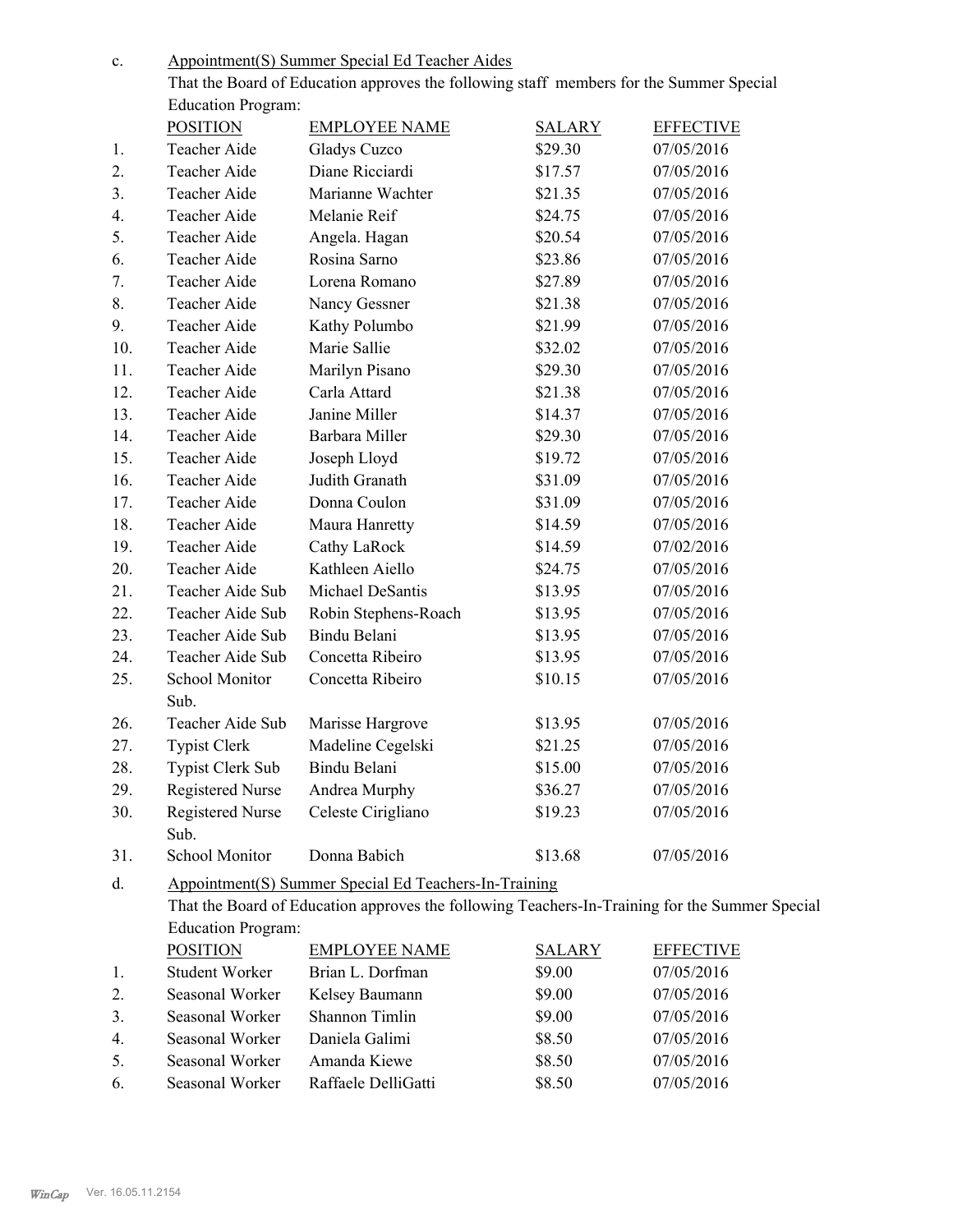### 6. **Business /Finance**

#### a. **Treasurer's Report**

1. That the Board of Education accepts the Treasurer's report for the period ending March 31, 2016 and directs that it be placed on file.

#### b. **Approval of Invoices and Payroll**

That the Board of Education accepts the Invoices and Payroll for the period ending April 30, 2016

| A/P Warrant # 19 | April 06, 2016 | \$ 651,932.02 |
|------------------|----------------|---------------|
| A/P Warrant # 20 | April 20, 2016 | \$369,394.60  |

#### **TOTAL EXPENSES \$ 1,021,326.62**

PAYROLL # 19 & # 20

| General | \$4,050,755.13 |
|---------|----------------|
| F Fund  | \$51,248.41    |

**TOTAL PAYROLL \$4,102,003.54**

#### c. **Budget Appropriation Adjustment**

1. That the Board of Education approves the transfer of funds, in the amount of \$50,000 from Budget code: 9010-800-00-8096 to Budget code: 1621-418-00-0000 to complete the cost of High School Fab Lab project.

#### 7. **Business/Finance: Contract Approvals**

a. That the Board of Education approves the Fund Surplus Resolution Agreement and Release between the Mineola UFSD and the Board of Cooperative Educational Services Rensselaer-Columbia- Greene Counties (Questar III).

b. That the Board of Education approves the Extention and Amendment of the Benefits Consulting Agreement between Seneca Consulting Group and the Mineola Union Free School District for the 2016- 2017 school year.

#### **K. Superintendent's Report**

Superintendent of Schools' Reports for 5/17/16 Presentations:

1. Technology Plan

Superintendent Comments

#### **L. Public Comments**